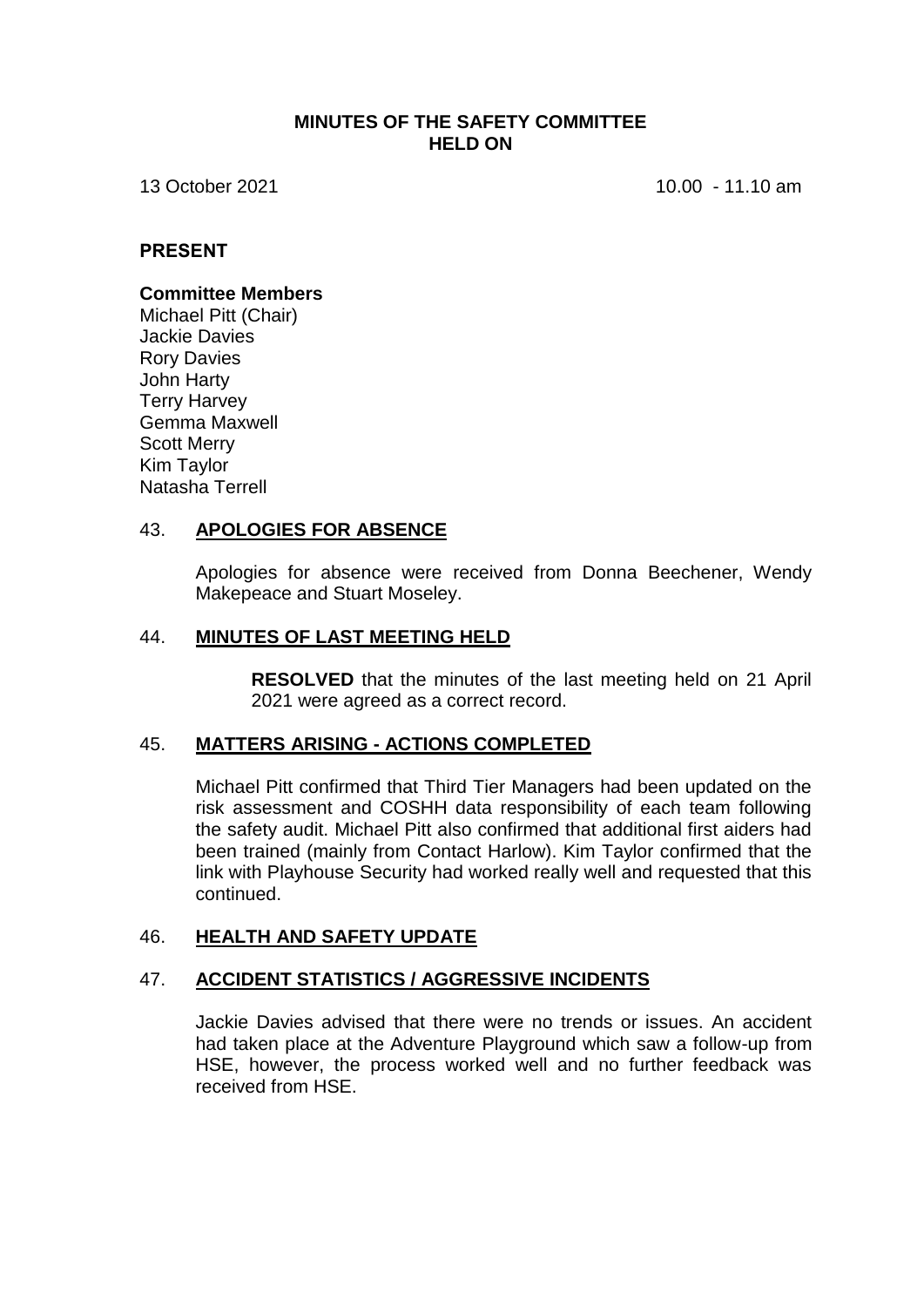# 48. **CORONAVIRUS**

Jackie Davies advised the Committee that lateral flow tests were still available in the Civic Centre and Latton Bush Centre. Officers were still being encouraged to test themselves twice weekly before coming into the offices and also advised to try to maintain social distancing and continue hand washing. Ventilation within the Civic, in particular Contact Harlow, is being followed up by Graham Jarvis. Jackie Davies advised that the Safety Team continued to assist with Risk Assessments for various council events.

Natasha Terrell advised that the Future Ways of Working survey had received 222 responses. The survey had finished but would be left open for a couple more days. A full report on the responses would go to the Senior Management Board in two weeks, however, Natasha advised in the meantime that a key theme was team connectivity.

# 49. **FIRE EVACUATIONS - CIVIC CENTRE - FIRE MARSHALS**

Michael Pitt noted that a fire evacuation had taken place recently at the Civic Centre which highlighted some issues. It was noted that the whole process needed re-assessing as, due to home working, there are fewer fire marshalls in the building. Jackie Davies advised that the Senior Management Board had suggested that a rota be prepared for each floor to give names of people responsible for sweeping their floor before leaving the building. Jackie Davies confirmed advice would be circulated to Third Tier Managers. Graham Jarvis advised other options had also been discussed including the use of a signing in sheet for officers or the data from the ID badges scanning into the Civic Centre as a list for confirming who is in the building.

# 50. **DRIVING AT WORK**

Natasha Terrell advised the Committee that there would be a new Driving at Work declaration form uploaded onto i-trent shortly. The form would be uploaded to every employee account but would be removed from individual employees accounts if it was not relevant.

Jackie Davies advised that a new log book system had been introduced for the Council's fleet of vehicles and confirmed that those people who use the vehicles have been advised.

# 51. **I-LEARN HEALTH & SAFETY / FIRE TRAINING MODULE**

Jackie Davies confirmed that there is a new Health, Safety and Fire Training Module on i-trent. Human Resources will arrange for this to be a mandatory course and circulated shortly.